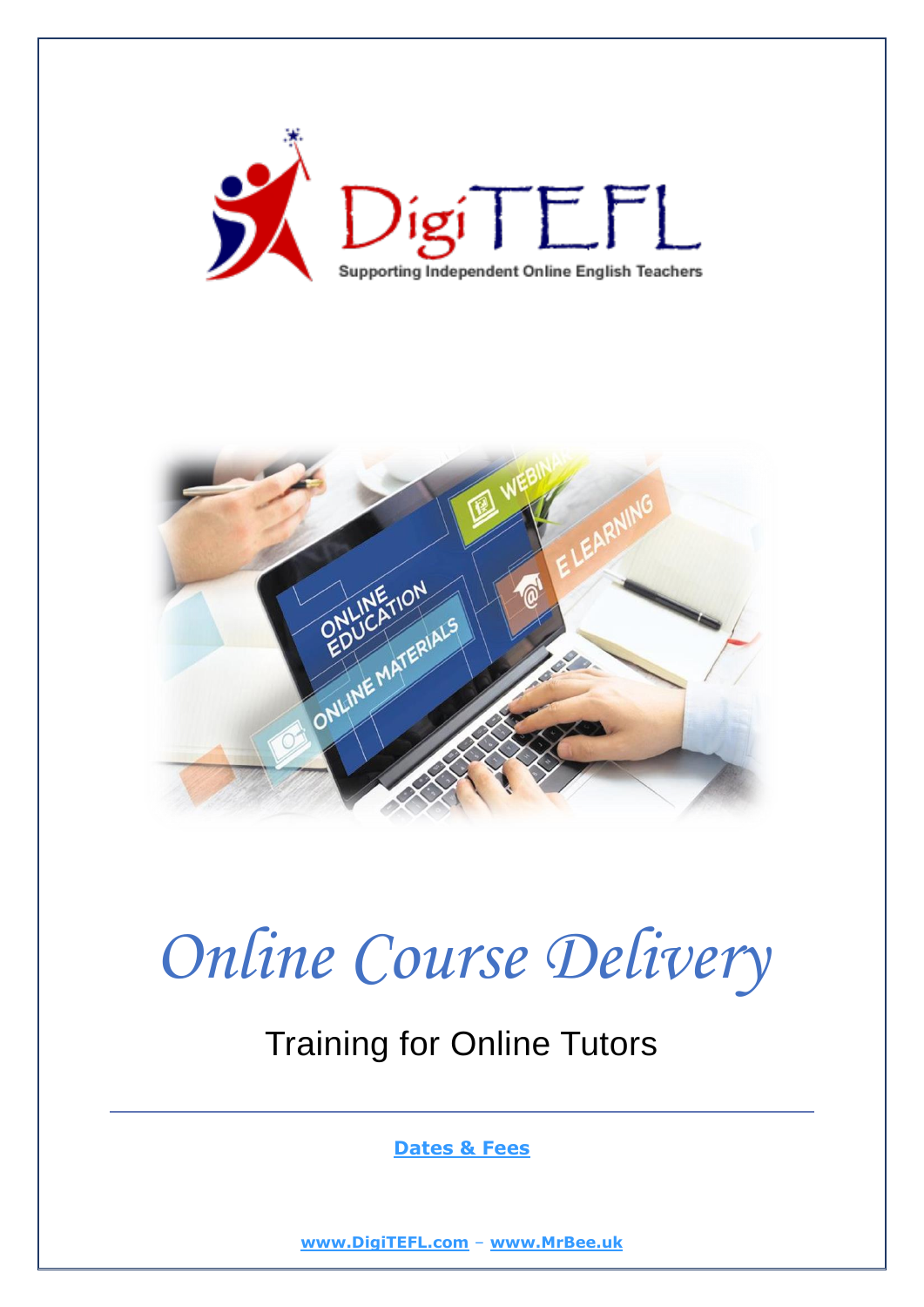#### **CONTENTS**

- 1. Introduction
- 2. Careers
- 3. Course Syllabus
- 4. Accessing Moodle
- 5. Using Moodle during the course
- 6. Reflective blog
- 7. Required software & hardware
- 8. Technical information & support
- 9. Collaborative work & deadlines
- 10. Tutor support
- 11. Certification
- 12. Course fees and cancellation
- 13. Copyright & legal information
- 14. Testimonials

"I enjoyed *Online Course Delivery* immensely. The training provider has designed a detailed course that gives fantastic value for money, incorporating both individual and group forms of communication and tasks. The course has given me the knowledge and tools to further my career teaching online. I can highly recommend *Online Course Delivery." – Matt in Brazil*

#### **1. INTRODUCTION**

This 35-hour course is designed for teachers and trainers in any field who wish to develop their career in online education. It covers the essentials of moderating a virtual learning environment (VLE), content design, how to effectively balance self-access content with live sessions, the facilitation of learner-centred knowledge construction, and assessment. If you think 'teaching online' just means live lessons in a virtual classroom, then get ready to think again!

The course is based in our **[Moodle VLE](http://digitefl.com/moodle/)**. Much of the interaction takes place in online forums, which means that participants can log in and work through the weekly tasks at any time. There will also be a weekly live session, the timing of which will be negotiated per the availability of the group. This is an interactive group course, which requires active participation and collaborative work. While some pedagogical theory is covered, it is largely practical and experiential. You will come to understand the needs of online learners by being an online learner yourself. It is tutor-facilitated, and you will have daily contact and feedback.

Your course tutor is Richard Gallahad, who has been involved in online and multimedia design since 1999 and has worked internationally as an English teacher and Business English trainer since 2005. His own training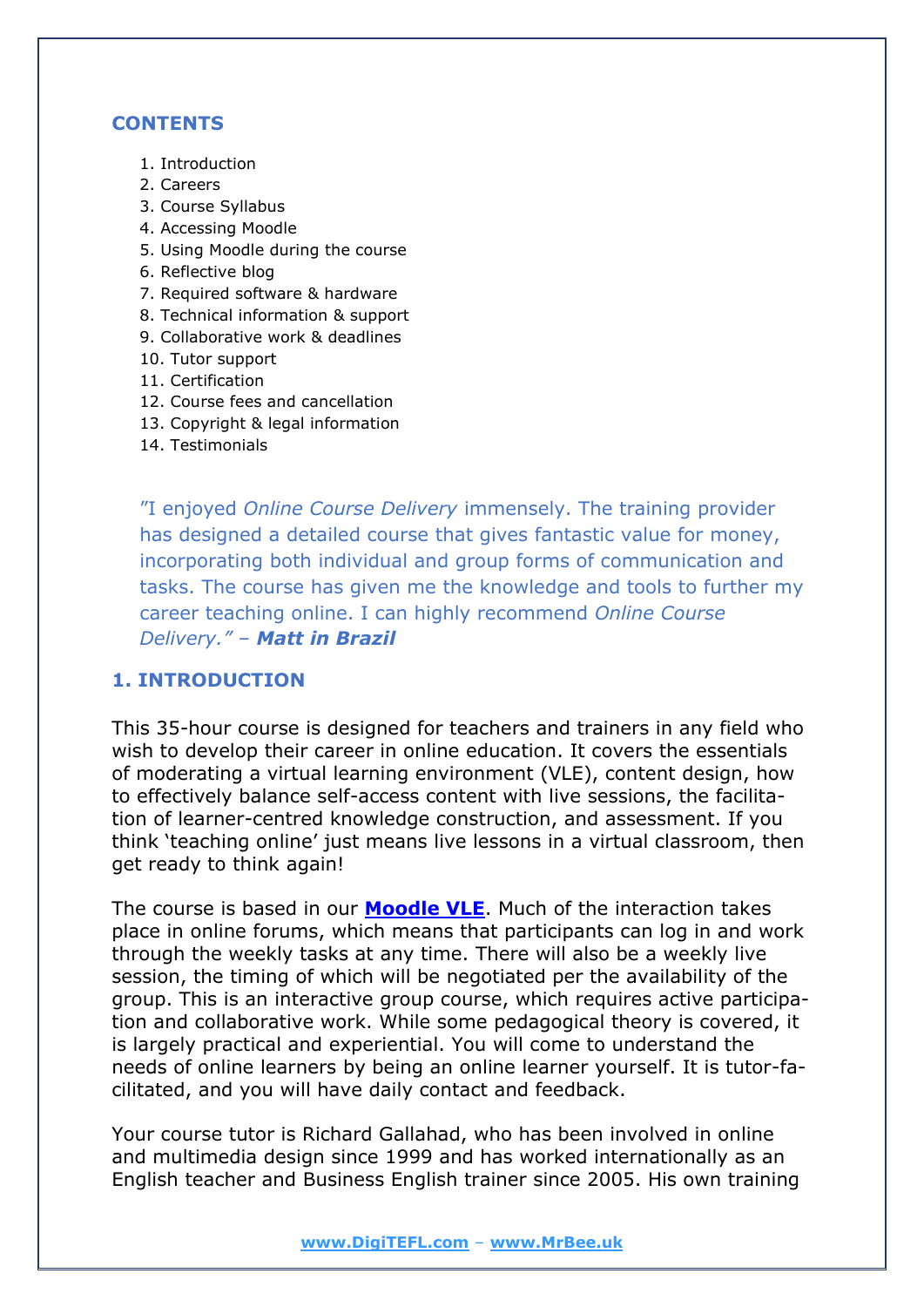includes the Cambridge DELTA, Trinity Cert. IBET and MA Educational Technology & TESOL.

#### **Skills you will learn**

- Working with virtual learning environments (i.e. [Moodle\)](http://digitefl.com/moodle)
- Encouraging participation in online courses
- Dealing with learner issues
- How eLearning can be better than face-to-face training
- How to effectively balance synchronous and asynchronous tasks
- The importance of socialisation in online education
- Engaging and motivating online learners
- Creating tasks for different learner types
- Essential elements of multimedia design
- How to create powerful presentations for live online sessions
- The keys to teaching in a virtual classroom
- How to productively moderate online forum discussions
- Creating and sourcing content for asynchronous courses
- The psychology of online learning
- The crucial components of instructional design
- Effective assessment in the online world

The final assessment is a group project in which you will be developing a sample unit for an asynchronous course. Our hope is that beyond the course, you will continue to develop your courseware and deliver it to your own learners.

## **2. CAREERS**

By the end of this course, you will be fully-versed in designing and delivering highly-effective online courses in virtual learning environments (i.e. [Moodle\)](http://digitefl.com/index.php/2021/06/23/moodle-vle/). This will allow you to start working independently as an online course developer. Supporting independent practitioners is our main aim.

To further support our community members, all graduates of both our **[Teaching Business English](http://digitefl.com/index.php/2021/06/21/teaching-business-english/)** and **[Online Course Delivery](http://digitefl.com/index.php/2021/06/21/online-course-delivery-training-for-online-tutors/)** training automatically become **[Associate Teachers at ASEAN Business English](http://digitefl.com/index.php/2021/06/23/freelance-teaching/)**. Associate Teachers work with private learners who require tailor-made training.

We also offer support in setting up your very own online school. ASEAN Business English was established to help you get started, but our main goal is for you to be successful as an **independent** practitioner.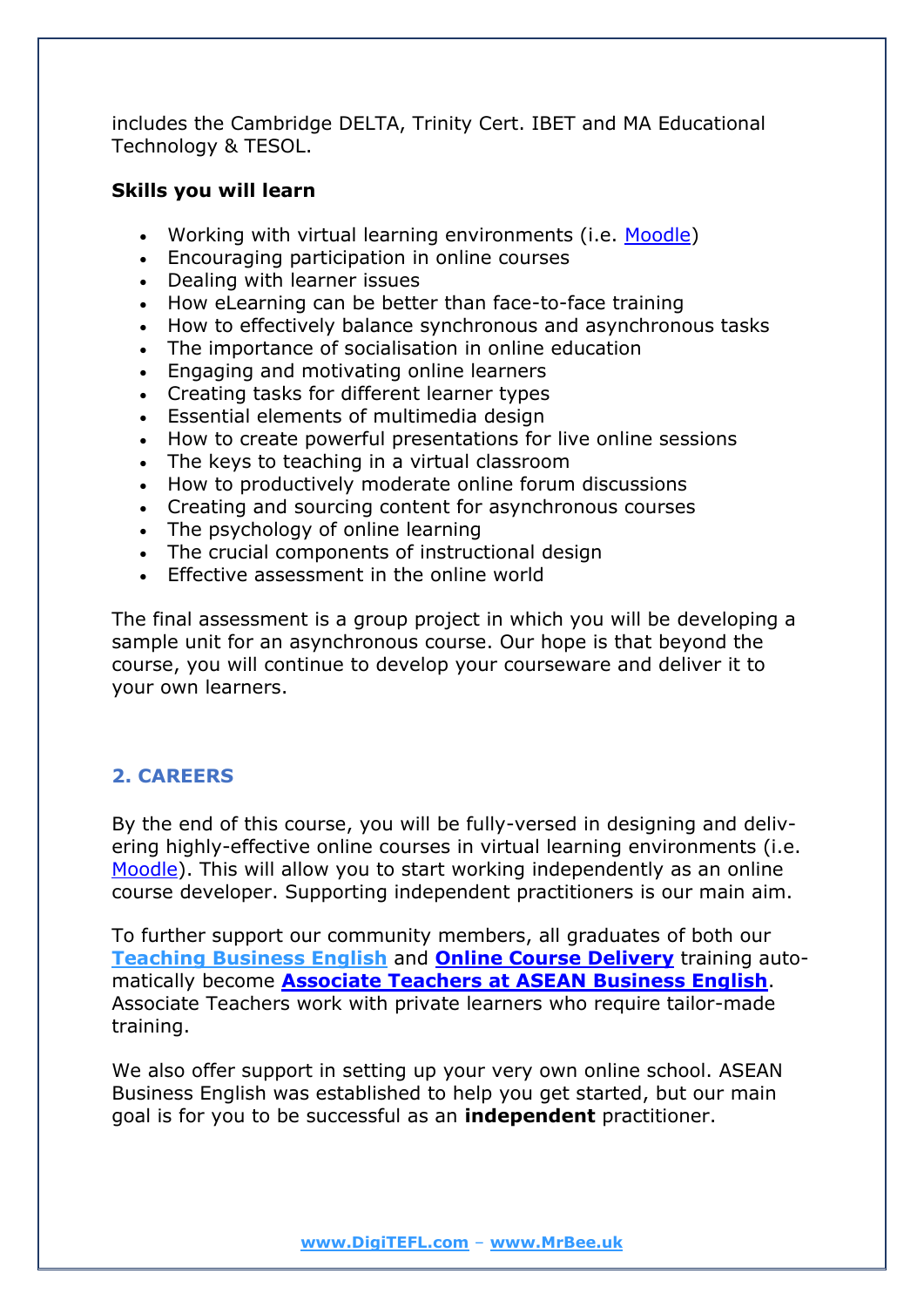# **3. COURSE SYLLABUS**

#### 1. **Access & Climate Setting**

We'll begin our journey by exploring our virtual learning environment (VLE), finding our way around some of the course resources, and in getting to know each other. As a virtual learning community, we will be working very closely together throughout the course. We'll start thinking about how to effectively moderate online courses, and will also consider the advantages of eLearning over face-to-face training.

#### 2. **Online Socialisation**

Unit 2 is based on the concept of learning being a social process and looks at how a tutor can encourage interaction in a learner-centred online environment. We'll also think about learner types and how to cater for these. We will learn how to develop a lively social learning environment, consider some important tutor skills, and try out a variety of Moodle activities.

#### 3. **Information Exchange**

Online learning environments allow a multitude of ways to present multimedia content. In this unit, we'll cover essential principles of multimedia learning, and experiment with a range of tools and online resources. This is a very practical unit!

#### 4. **Knowledge Construction**

In Unit 4 we'll look at how the dynamics of our initial stages of course design result in the main aim of socialisation: the establishment of a true online learning community. We'll explore some important theory at the heart of knowledge construction, try out some more digital learning activities, and begin work on a collaborative project.

#### 5. **Development**

In this final unit of our voyage we'll look at how to bring a course to an end. We'll consider assessment in the online context, and think about how to ensure that our learners leave our courses with the confidence to continue their learning autonomously. A large amount of this week is scheduled to allow everyone time to complete the collaborative project, which is used for summative assessment. The final assessment is a group project in which you will be developing a sample unit for an asynchronous course. Our hope is that beyond the course, you will continue to develop your courseware and deliver it to your own learners.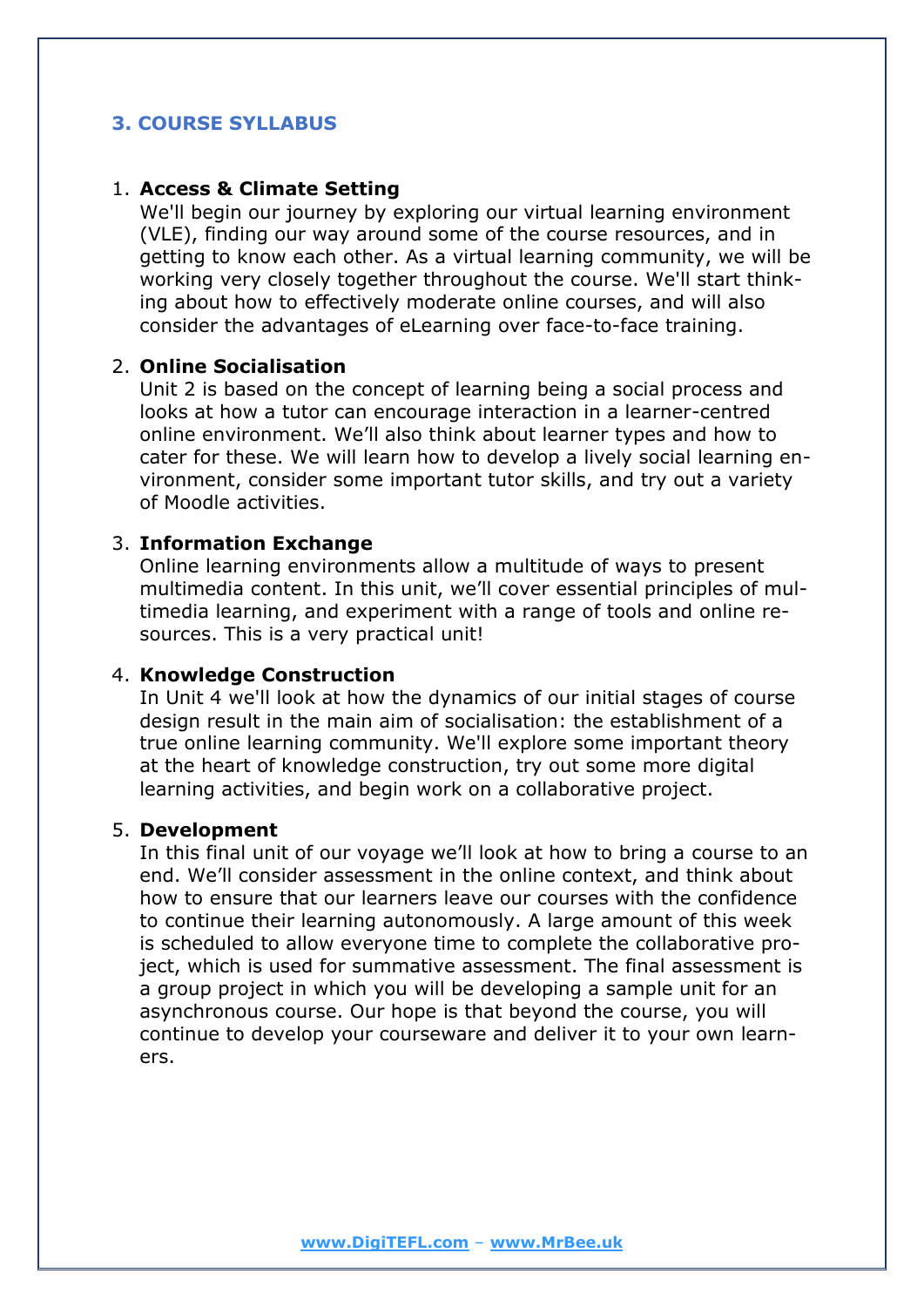#### **4. ACCESSING MOODLE**

Your login details will be emailed 24 hours before your course commences. In most cases your username will be created from the first three letters of your given name and family name (i.e **Ric**hard **Gal**lahad . **ricgal**). The initial password is **Password1\_** (note the upper-case '**P**' & underscore **\_**). You will be prompted to change this. If you have already taken a course with us, your login will be the same as before.

The password must have at least 8 characters, at least 1 digit(s), at least 1 lower case letter(s), at least 1 upper case letter(s), at least 1 nonalphanumeric character(s) such as as  $*$ ,  $-$ ,  $\overline{\phantom{a}}$ , or  $\overline{\phantom{a}}$ .

#### **5. USING MOODLE DURING THE COURSE**

You should log on at least 3 or 4 times a week once the course begins.

**You do not have to log on at any specific times unless it is for a live session.** Live sessions will take place from Unit 1, and we will negotiate the exact date and time to suit as many of us as possible.

**You can complete your weekly tasks at any time, but you need to complete them before the deadline for that week. However, some tasks will require pair and group work, so please ensure that you contact your partners as early in the week as possible.**

#### **6. ONLINE REFLECTIVE BLOG**

During this course, you will be asked to keep a reflective blog of what you feel you have learned in each unit. This functions to develop critical thinking about your learning and teaching, and its relevance to your own context. It also serves as a direct channel of communication with your tutor, who will provide weekly feedback.

"This has been an inspirational, amazing, fun and challenging course, one for which I'm very grateful for. Being online felt like being at home. Thank you so much for this opportunity." – **Sissy in South Africa**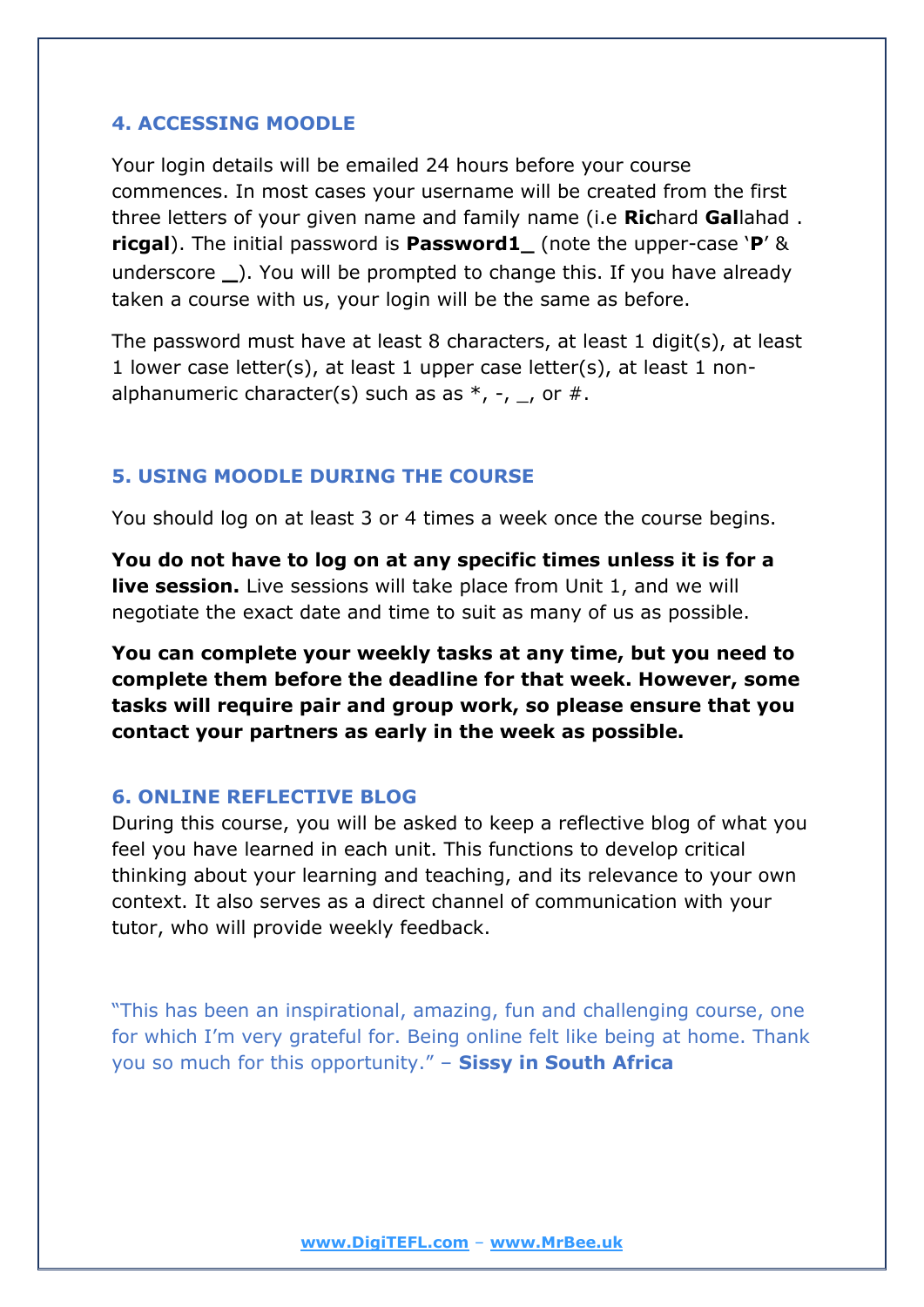# **7. REQUIRED SOFTWARE & HARDWARE**

- Laptop or Desktop computer
- An up-to-date browser
- [Skype](https://www.skype.com/en/get-skype/) (for live support and course updates)
- [Adobe Acrobat Reader](https://get.adobe.com/reader/) (to read pdf files)
- [Microsoft PowerPoint Reader](https://www.microsoft.com/en-us/p/pptx-viewer/9np64t9094lb?activetab=pivot:overviewtab) (to view presentations)
- Microsoft Word (or similar [word processing package\)](https://www.openoffice.org/download/index.html)
- (Optional) A webcam for video-conferencing

# **8. TECHNICAL INFORMATION & SUPPORT**

The General Course Forum (Technical Support) is a forum for technical problems you may encounter during the course.

Please post your technical questions there rather than emailing your tutor, as your issue may be relevant to fellow participants. However, if you are unable to access Moodle at any time, email your tutor (richard@digitefl.com).

# **9. COLLABORATIVE WORK & DEADLINES**

Some of the course tasks will involve you working in pairs or small groups. If you think that you won't be able to meet a deadline or participate in a collaborative task, please notify your tutor and your peers as early in the week as possible.

This course consists of a total of approximately 35 hours, spread over 5 weeks, so you should aim to spend at least 7 hours per week on course work.

It will be important to manage your time effectively. Choose a schedule that suits your situation (i.e. one hour a day, or three sessions a week), and stick to it. Don't rush through the tasks all in one go. Learning is more effective when you spread the tasks over the week and give yourself time to reflect.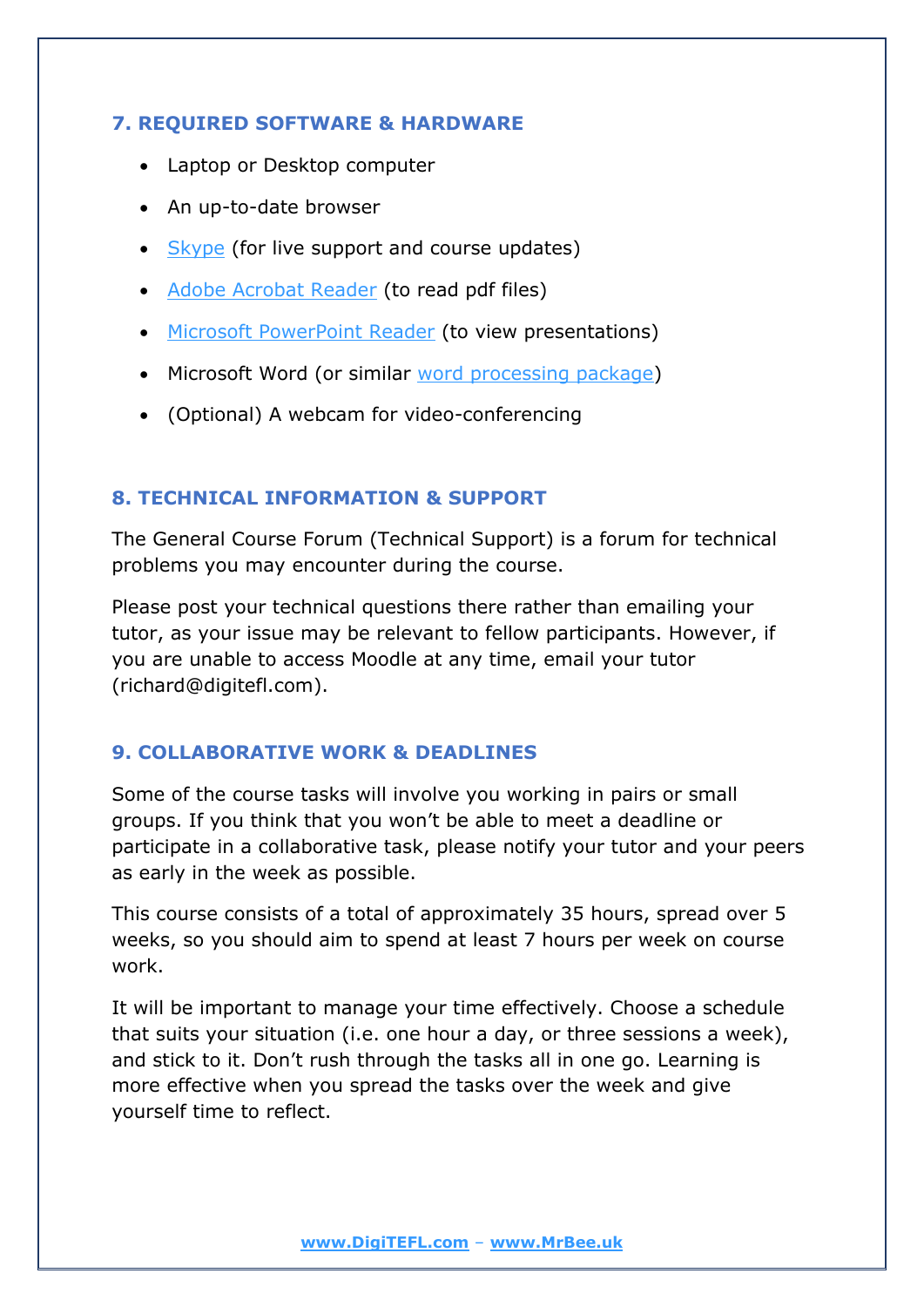## **10. TUTOR SUPPORT**

Your tutor will answer any query or feedback on assignments within 24 hours (except for weekends). Usually the response time will be much faster, dependent on time zones. We'll also be using a Skype group chat where you can get live support from your tutor and other participants.

# **11. CERTIFICATION**

DigiTEFL will issue participants with a certificate upon successful completion of the course. Successful completion of the course is defined as completing a minimum of 80% of the course work (including engagement in forum discussions) and completion of a final collaborative project. The certificate will be emailed to you as a PDF file, which you can print out yourself.

# **12. COURSE FEES & CANCELLATION**

Course fees must be paid in full at least 7 days before the start date.

Should you need to withdraw from your course, our refund policy is:

- Over 2 weeks before start date … 100% refund
- Within 2 weeks of start date … 50% refund
- Once the course has begun, and within the first week of the course … 25%
- After 1 week of the course commencing no refund is applicable except in extreme situations (i.e. family bereavement, severe illness).

# **13. COPYRIGHT & LEGAL INFORMATION**

All original material is copyright of MisterBee/DigiTEFL and may not be reproduced without written permission.

Other course material remains the copyright of its author(s).

Any material created by course participants remains their intellectual property, and permission to reproduce it should be sought from the author.